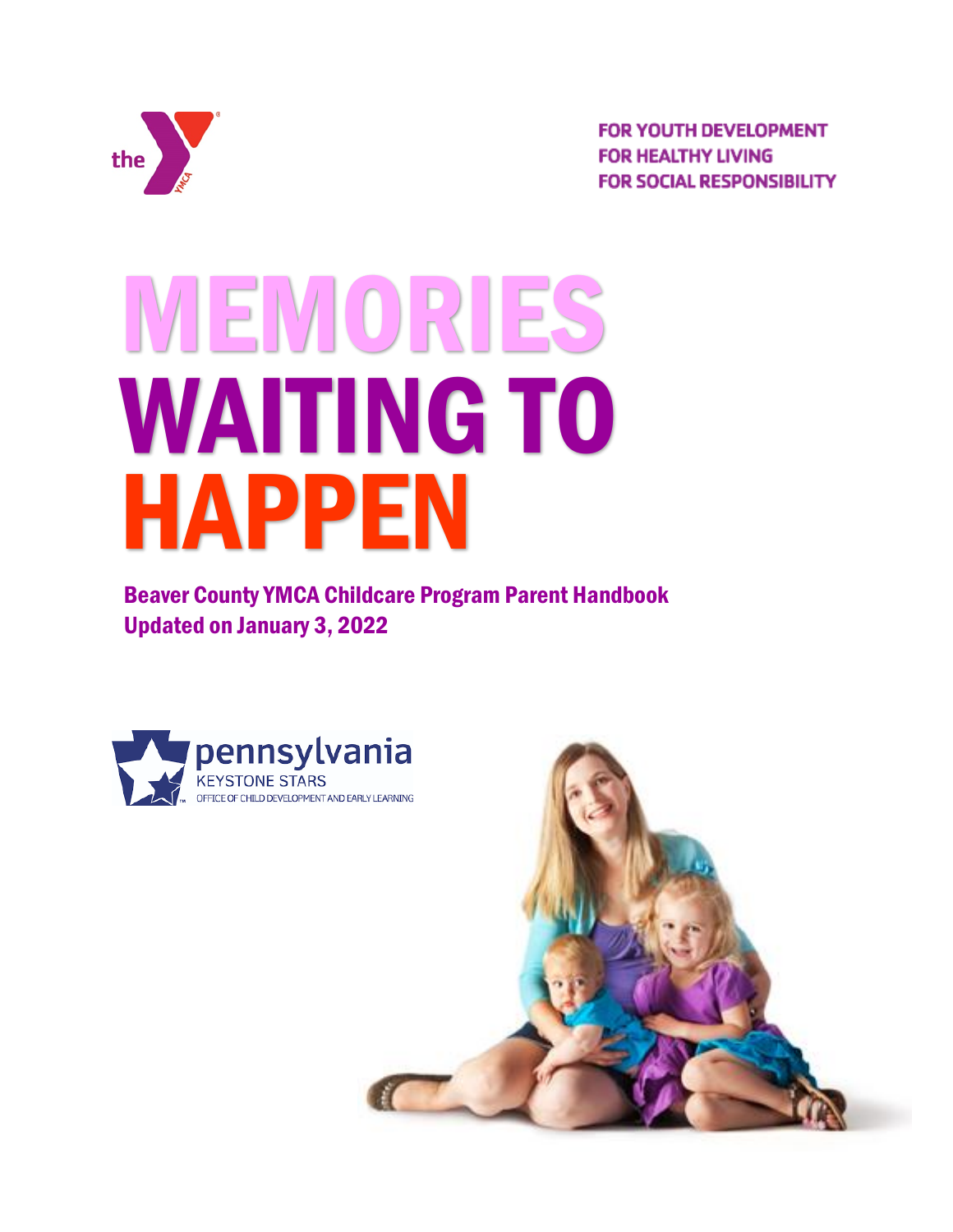

# Contact Information

## **Childcare Department**

Childcare Director: Erin Mott Phone: (724)891-8439 ext. 314 Email: [childcaredirector@beaverccountyymca.org](mailto:childcaredirector@beaverccountyymca.org)

Assistant Childcare Director: Cassandra Bitts Phone: (724) 891-8439 ext. 331 Email: [assistantchildcaredirector@beavercountyymca.org](mailto:assistantchildcaredirector@beavercountyymca.org)

School Aged Childcare Director: Megan Bever Phone: (724) 891-8439 ext. 310 Email: [schoolagechildcare@beavercountyymca.org](mailto:schoolagechildcare@beavercountyymca.org)

Childcare Billing and Registration: Chasity Smith Phone: (724) 891 – 8439 ext. 312 Email: [officemanager@beavercountyymca.org](mailto:officemanager@beavercountyymca.org)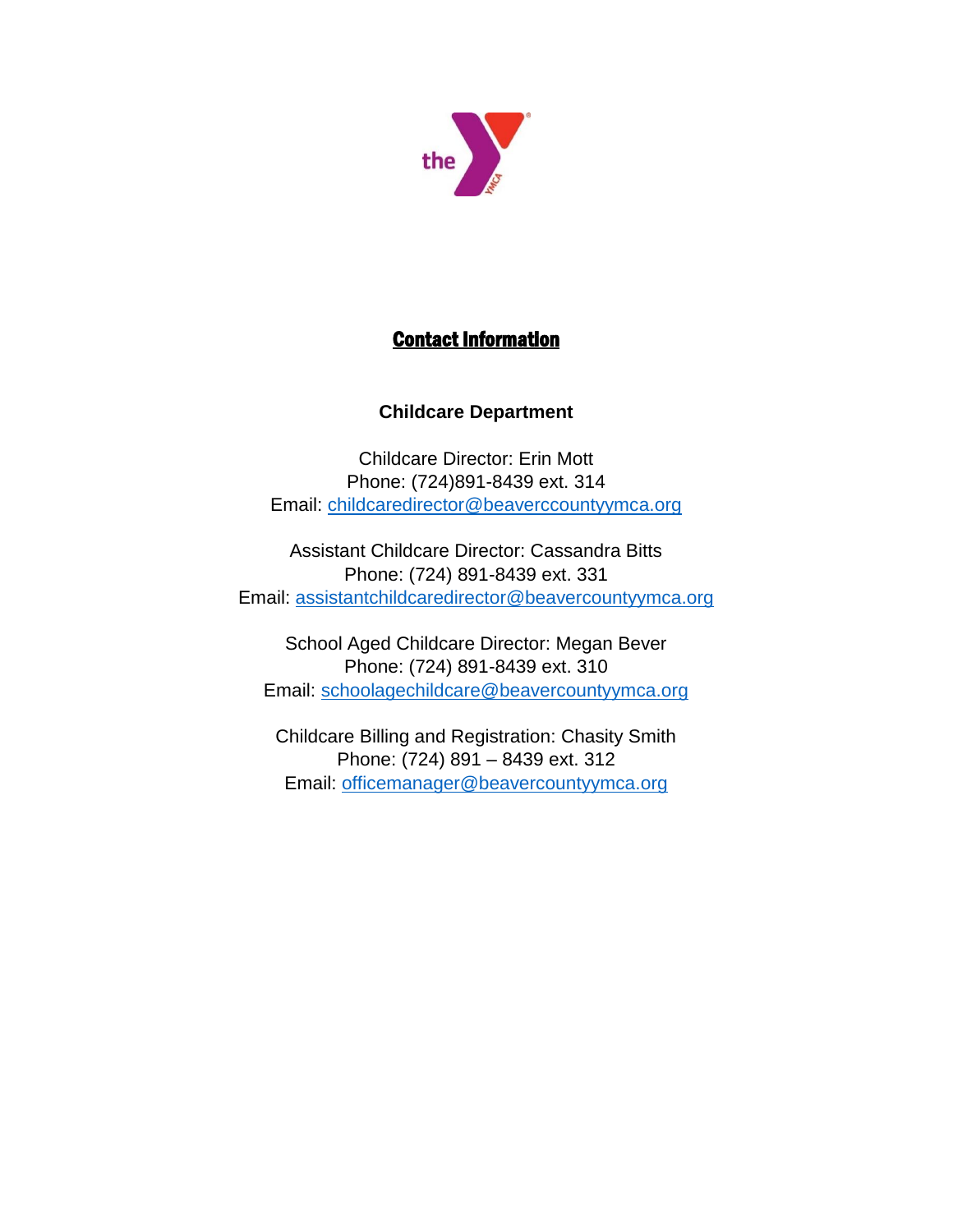

## Inclusion Policy

Inclusion embodies the values, policies, and practices that support the right of every infant and young child and his or her family, regardless of ability, to participate in a broad range of activities and contexts as full members of families, communities, and society. The desired results of inclusive experiences for children with and without disabilities and their families include a sense of belonging, membership, positive social relationships and friendships, and development and learning to reach their full potential. The defining features of inclusion that can be used to identify high quality early childhood programs and services are access, participation, and supports (2009).

# Nondiscrimination in Services

Admissions, the provision of services, and referrals of residents shall be made without regard to race, color, religious creed, disability, ancestry, national origin, age or sex.

Program services shall be made accessible to eligible individuals with disabilities through the most practical and economically feasible methods available. These methods include, but are not limited to equipment redesign, curriculum modification, the provision of aides, alternative service delivery locations, and inclusionary classroom strategies. Structural modifications shall be considered only as a last resort among available methods.

Any parent or child who believes they have been discriminated against may file a complaint with any of the following:

- U.S. Department of Health and Human **Services** Office of Civil Rights Suite 372, Public Ledger Building 150 South Independence Mall West Philadelphia, PA 19105-9111
- Department of Human Services Bureau of Equal Opportunity Room 223, Health & Welfare Building PO Box 2675 Harrisburg, PA 17105
- Bureau of Equal Opportunity Department of Public Welfare Western Field Office 301 Fifth Ave, Suite 410, Piatt Place Pittsburgh, PA 15222
- PA Human Relations Commission Eleventh Floor Pittsburgh State Office Building 300 Liberty Avenue Pittsburgh, PA 15222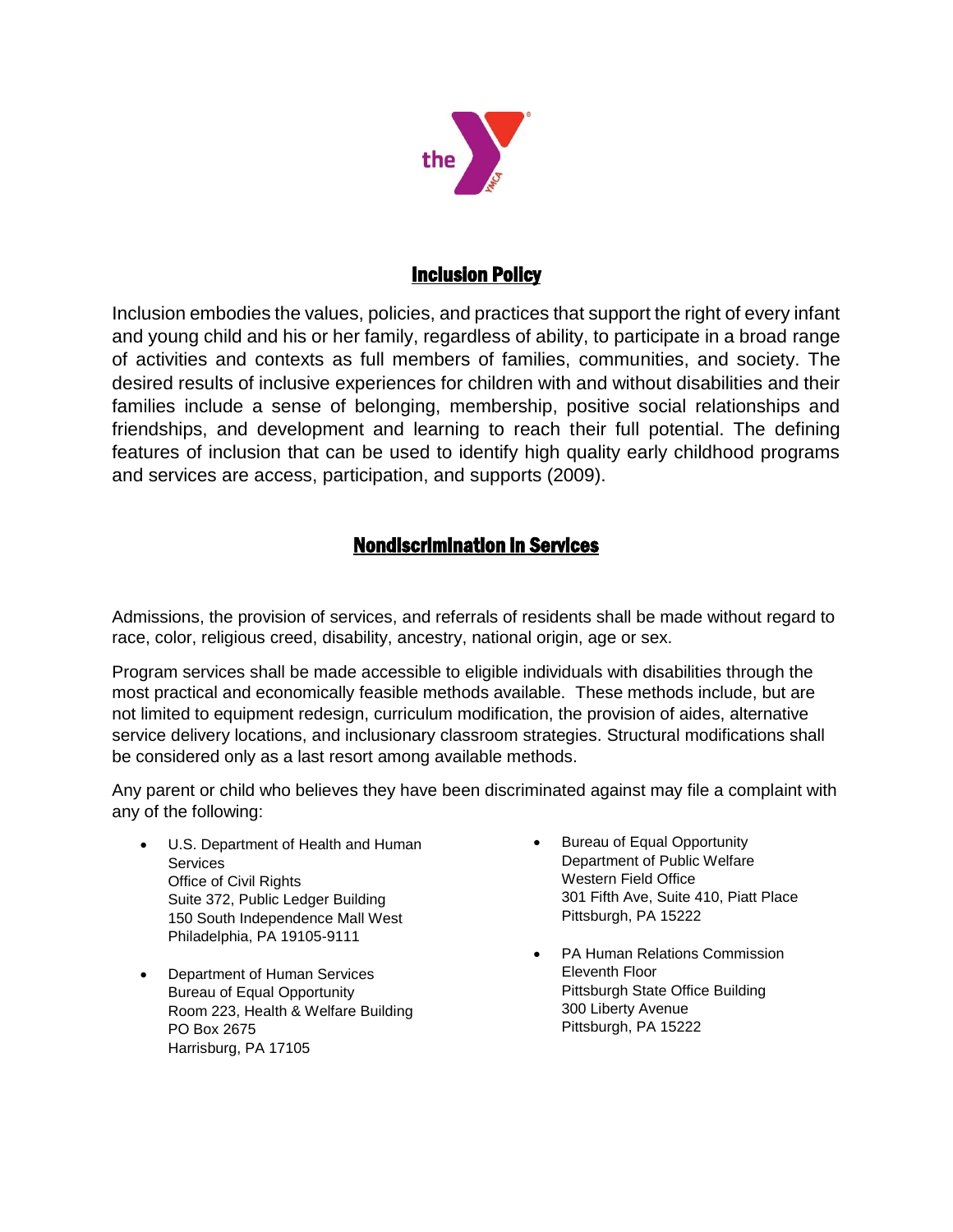

# Welcome to the Beaver County YMCA Childcare Center!

The Beaver County YMCA Childcare Center is a non-profit organization which is licensed by The Department of Human Services (DHS). For more information regarding our licensing regulations, please visit dhs.pa.gov. These regulations are also available on our website at www.beavercountyymca.org.

We operate in accordance with Pennsylvania's Office of Child Development and Early Learning (OCDEL). They provide us with the most up-to-date policies and guidelines to effectively operate. For more information about OCDEL, please visit their website at www.pakeys.org.

Our childcare facility is rated as a Star 2 facility within Keystone STARS Pennsylvania's Quality Rating and Improvement System (QRIS). This means that we meet three core principles in operating a successful childcare program.

## Keystone STARS Guiding Principles

- A whole child approach to education is essential to meeting the holistic and individual needs of each and every child and family.
- Knowledgeable and responsive early care and education professionals are essential to the development of children and the support of families.
- Building and sustaining ongoing positive relationships among children, families, early care and education professionals and community stakeholders is essential for the growth and development of every child.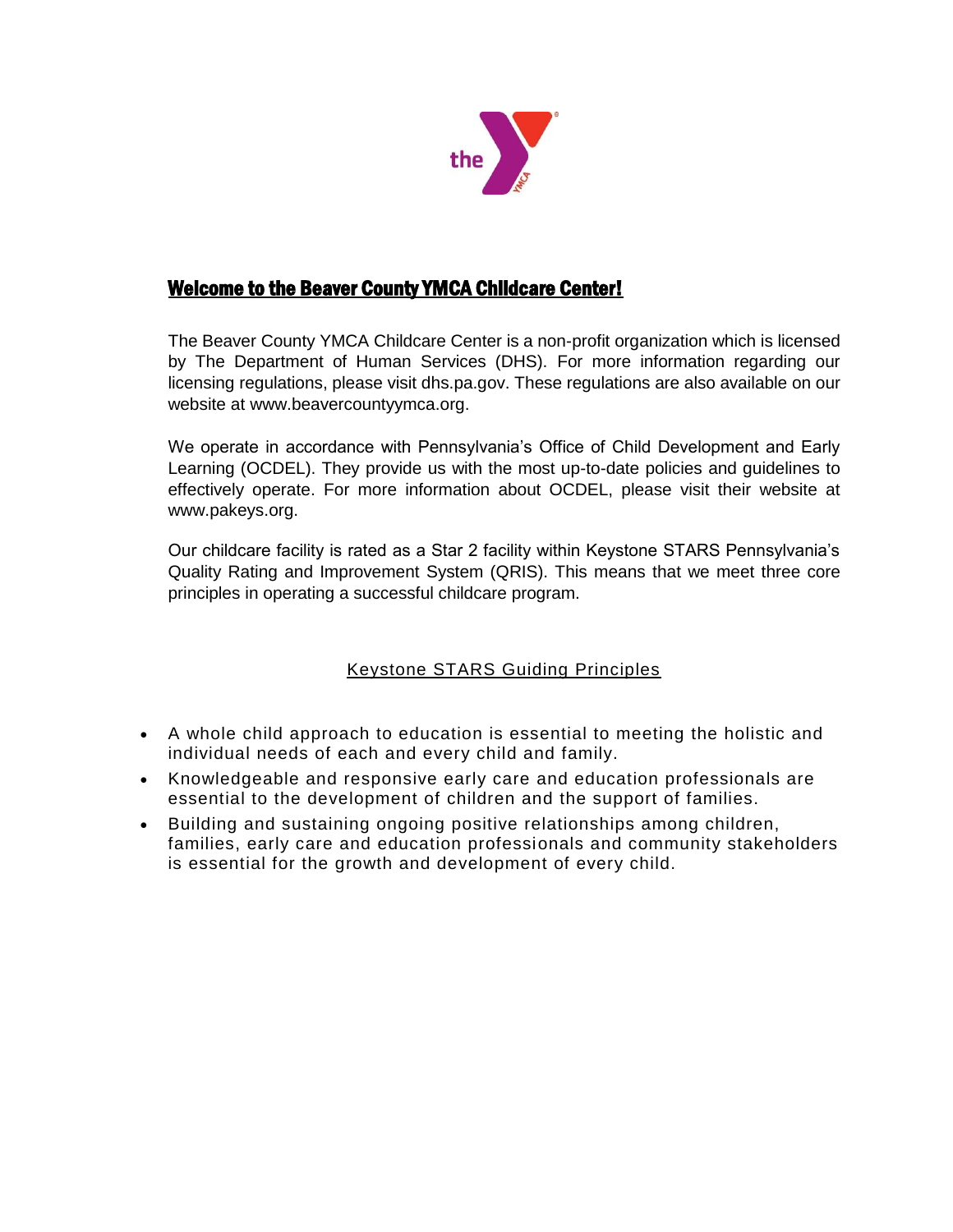

## Programs

In order to meet the needs of the children in our care, we offer a daily program of activities that include a variety of activities to meet the developmental needs of the whole child.

- Cognitive Development and General Knowledge As children develop cognitively, they gain the ability to process thoughts, pay attention, develop memories, understand their surroundings, express creativity, as well as to make, implement, and accomplish plans. These academic skills are developed by implementing developmentally appropriate activities.
- Language and Communication This domain includes alphabetics, oral communication, basic sign language, phenomic awareness, and written language. Activities are planned to help foster communication at every age group from Birth to the Pre-Kindergarten Years.
- Social and Emotional Development During large group activities, children are encouraged to interact with their peers while participating in games, dance, music, and other structured activities. Emotional development is promoted by encouraging children to resolve conflict and work as a team.
- Motor Development Motor development includes both gross and fine motor skills practiced by recreational activities, small group activities, and art activities.
- Physical Health Exercise and the appropriate diet is key. We foster this by providing children in our care opportunities to learn about what it means to be healthy. These opportunities include programs put on by the Y, such as Y Runners, Kids in the Kitchen, and swim lessons.
- Approaches to Learning We encourage children in our care to problem solve in order to independently complete life skills and tasks. Examples of this include learning how to use zippers, wash hands, and use the potty.

The Beaver County YMCA Childcare Center creates programs and activities to help meet the needs of any child with an IEP or IFSP. However, we are unable to accommodate one on one care for your child.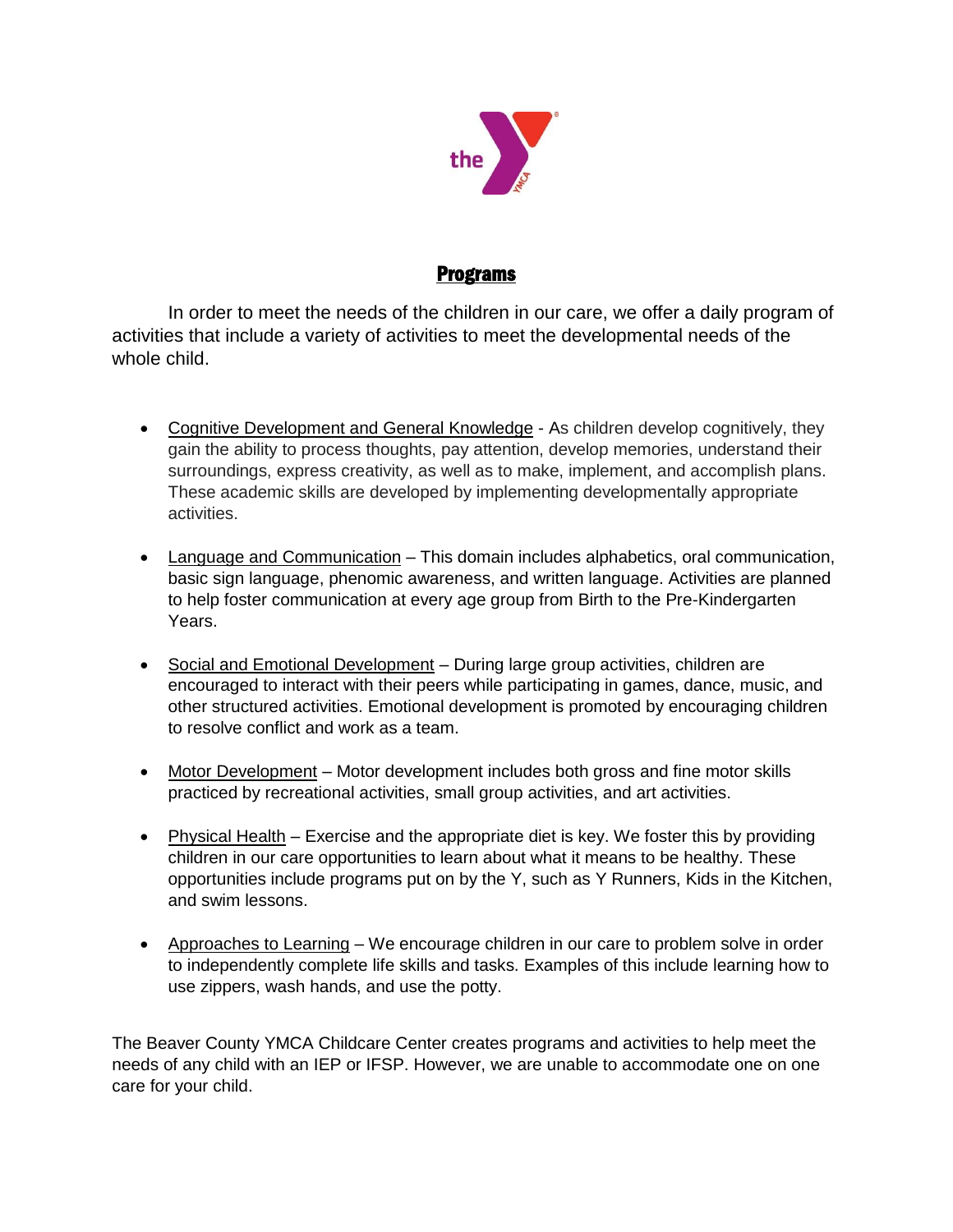

# Registration

Children enrolling in the center must be properly enrolled by the Director or authorized office personnel.

A non-refundable registration fee of \$25.00 per child is required upon enrollment. If you withdraw from the program and re-enroll at a later date, you are required to pay another registration fee. The registration fee is waived to members of the YMCA.

Each child enrolled in the Beaver County YMCA Child Care Center will be granted a complimentary Youth Membership.

At time of enrollment, a meeting between the enrolling family and director staff should take place. During this meeting, the staff and family will go over the paperwork required to begin care. This includes:

- □ Child Service Agreement
- □ Emergency Contact Form
- $\Box$  Child Health Assessment Must be completed at 6 months, 1 year, and annually after that. We are unable to provide care if an age-appropriate health assessment is not on file within the designated timeframe.
- □ Ages and Stages Parent Questionnaire
- □ Getting To Know You Sheet
- $\Box$  Infant Care Sheet if applicable
- D Parent Statement of Understanding\
- □ Child and Adult Food Care Program (CACFP) Paperwork

Any family believing they have been discriminated against in any USDA-related activity should write to the following address:

The Secretary of Agriculture 1400 Independence Avenue, S.W. Washington, DC 20250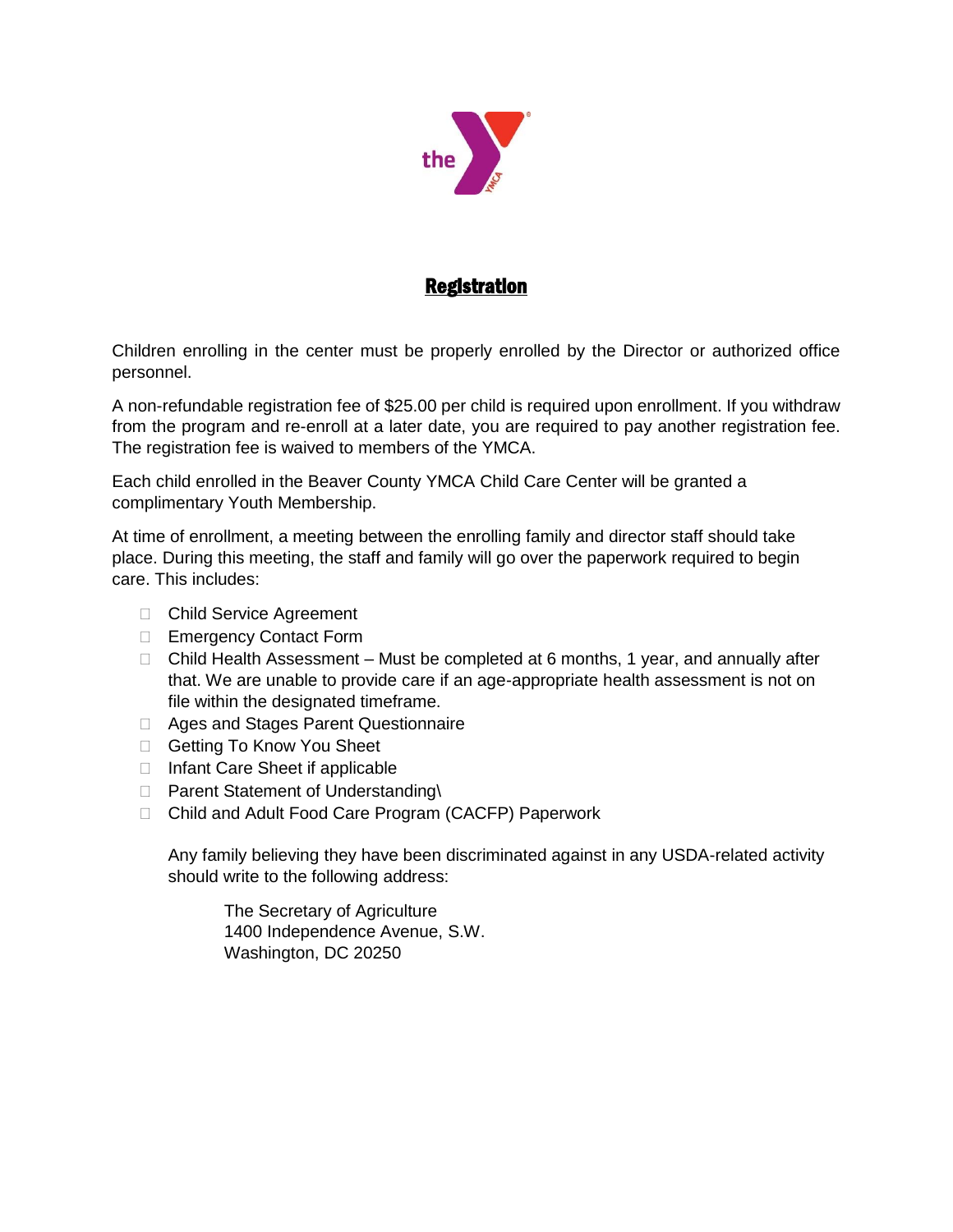

# Payment Procedures

## **All questions regarding billing and registration should be directed to Chasity Smith, Office Manager, at [officemanager@beavercountyymca.org](mailto:officemanager@beavercountyymca.org) or by calling (724)891-8439 ext. 312**

Rates \*Effective January 3, 2022

**Infants (weekly)** 3 full days \$129 4 full days \$152 5 full days \$178

#### **Older Toddlers (weekly)** 3 full days \$112 4 full days \$144

5 full days \$168

### **Young Toddlers (weekly)**

3 full days \$120 4 full days \$146 5 full days \$173

#### **Preschool 3 & 4 and PreK (weekly)**

3 full days \$108 4 full days \$143 5 full days \$168

Parents and families must be set up to automatically draft.

If a family falls more than one week behind on payments, payment in full must be made in order to return to care the following week.

Families receiving assistance will not receive a payment reminder, as the CCIS office requires a telephone call from the YMCA when payment has not been made.

Children are required to keep their set schedule, unless approved by director staff.

Unless given at minimum at two weeks' notice in writing, families will be charged for days missed. For exceptions to this policy, please contact the Childcare Director or Assistant Childcare Director.

Families will not be charged for days the center is closed due to holidays or other unexpected closings.

Rates are subject to change after annual review of services.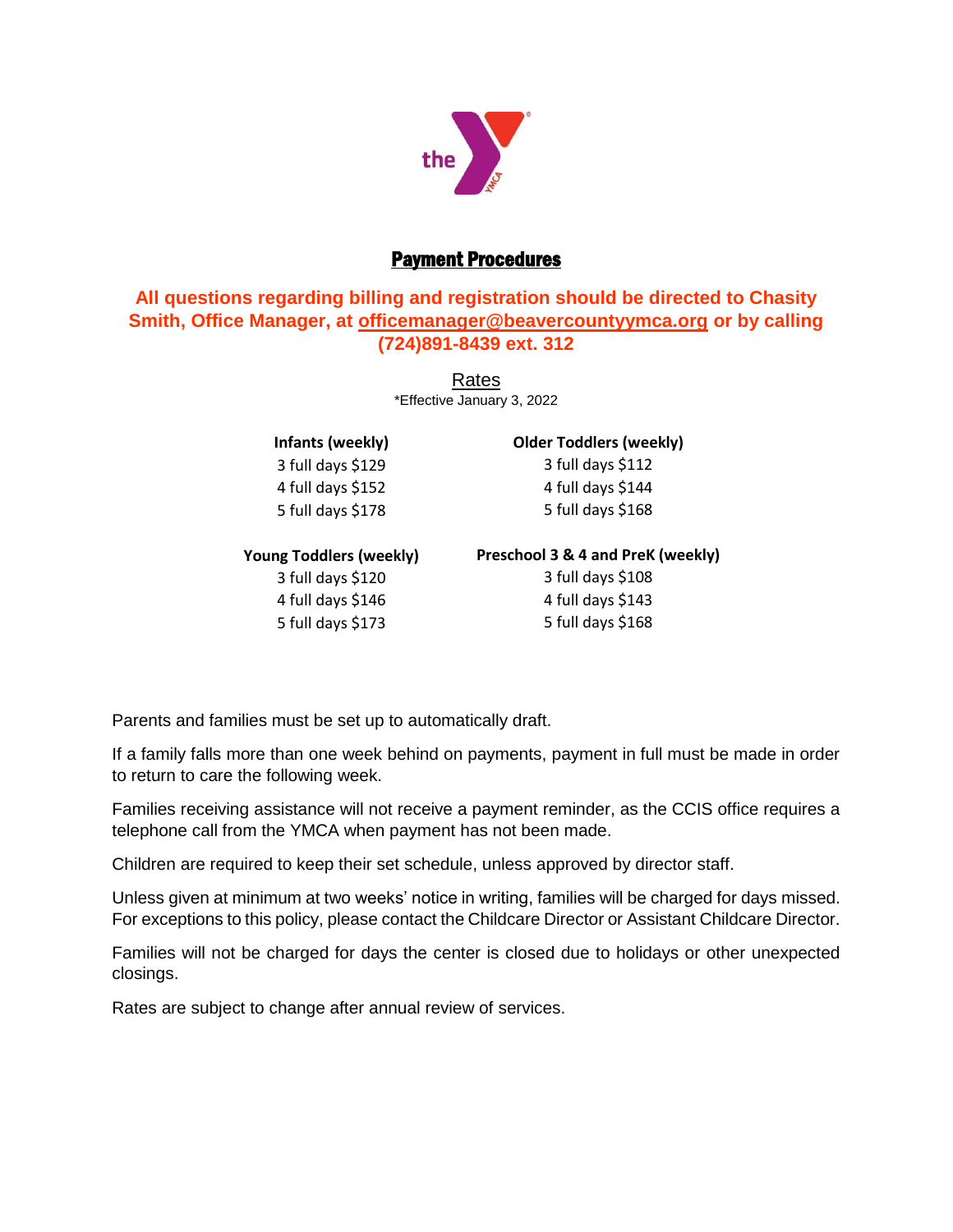

## Policies and Procedures

## Holidays and Closures

Beaver County YMCA Child Care Center will observe and be closed for the following holidays, unless otherwise stated and those holiday weeks will be prorated:

- Good Friday, 04/15/2022
- Memorial Day, 05/30/2022
- Independence Day, 07/04/2022
- Labor Day, 09/05/2022
- Thanksgiving Day, 11/24/2022
- Friday after Thanksgiving, 11/25/2022
- Christmas Eve observed, 12/23/2022
- Christmas Day observed, 12/26/2022
- New Year's Day observed, 01/02/2023

The Child Care Center will also be closed the Friday before Memorial Day (05/27/2022) and the Friday before Labor Day (09/02/2022) for Teacher In-Service Training.

### Time Off Policy

Time off must be communicated to the Director (in writing or via email) at minimum two weeks in advance in order for the daily fee to be removed from your account during absences.

You are responsible for the weekly fee regardless of your child's attendance, unless other arrangements have been approved by the Director.

### Late Pick Up Policy

The center closes at 6:00 PM each day (Monday through Friday). If you arrive to pick up your child between 6:01 and 6:05 PM, a \$5 late pick up fee will be applied to your account. For each additional five minutes, you will be charged \$10.

In the event that we are not able to reach someone to pick up your child by 6:30 PM, the local police department will be contacted.

Late pick up fees must be paid before the child can be dropped off for care on his/her next scheduled and a set of the set of the set of the set of the set of the set of the set of the set of the set of the set of the set of the set of the set of the set of the set of the set of the set of the set of the set of t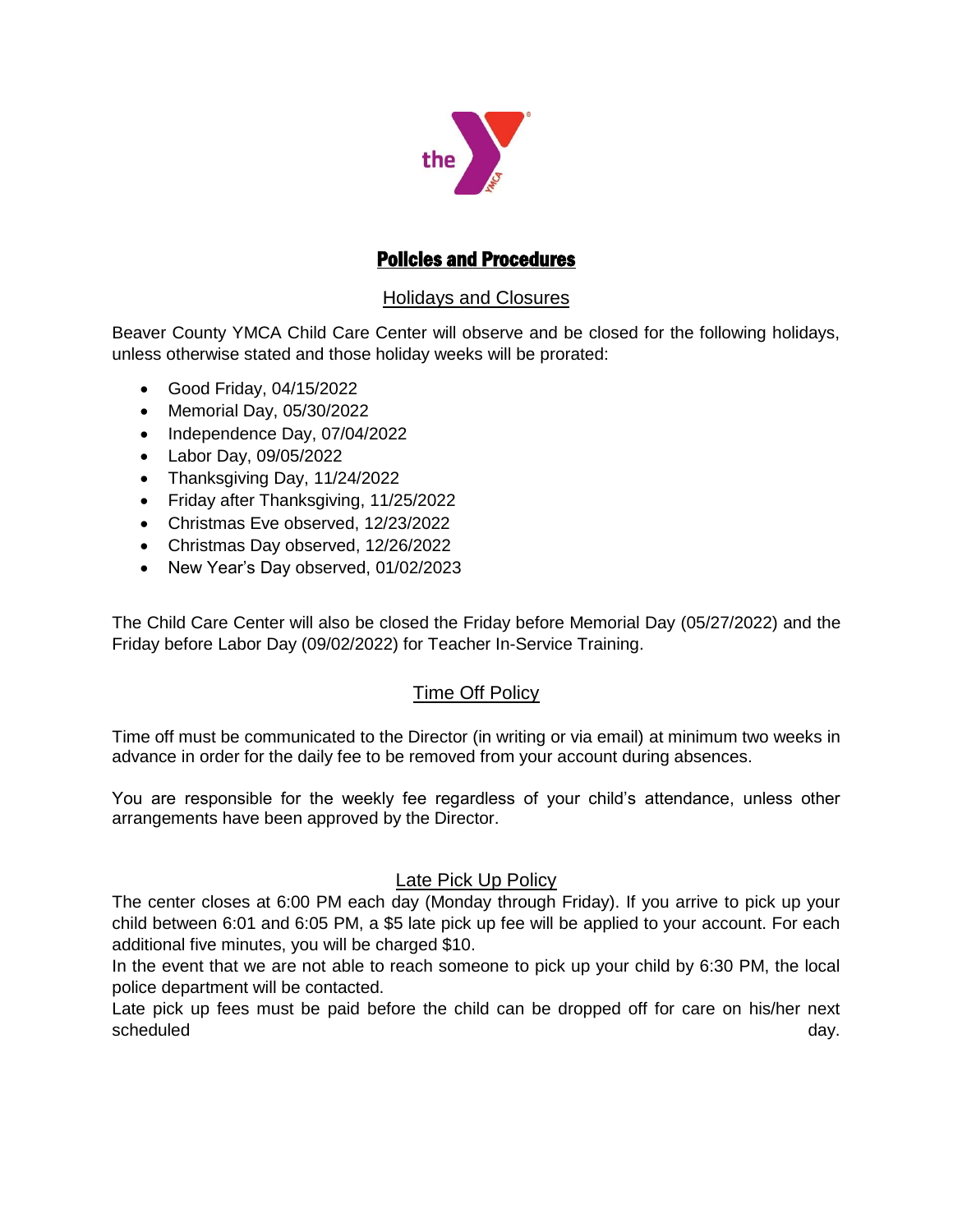

## Authorization to Pick Up Child

For the child's protection, only persons authorized in writing by the parents may pick up a child from the center. We must have your written consent on the agreement form in order for your child to be released.

Please inform the person picking up your child that photo identification (driver's license, etc.) will be asked of them until staff members are able to identify them by sight.

A Verbal Request for Release of Child form will be completed to document a verbal request by a parent for the release of a child to a person(s) not indicated on the verbal agreement.

## **Babysitting**

YMCA staff shall not socialize with children enrolled in YMCA programs outside of approved YMCA activities, including babysitting or transporting children. Immediate disciplinary action will be taken by the YMCA toward YMCA staff if a violation is discovered. Please**,** do not ask staff to babysit.

## Personal Items

The Beaver County YMCA Childcare Center will not be held responsible for the damages caused to or loss of items brought from home.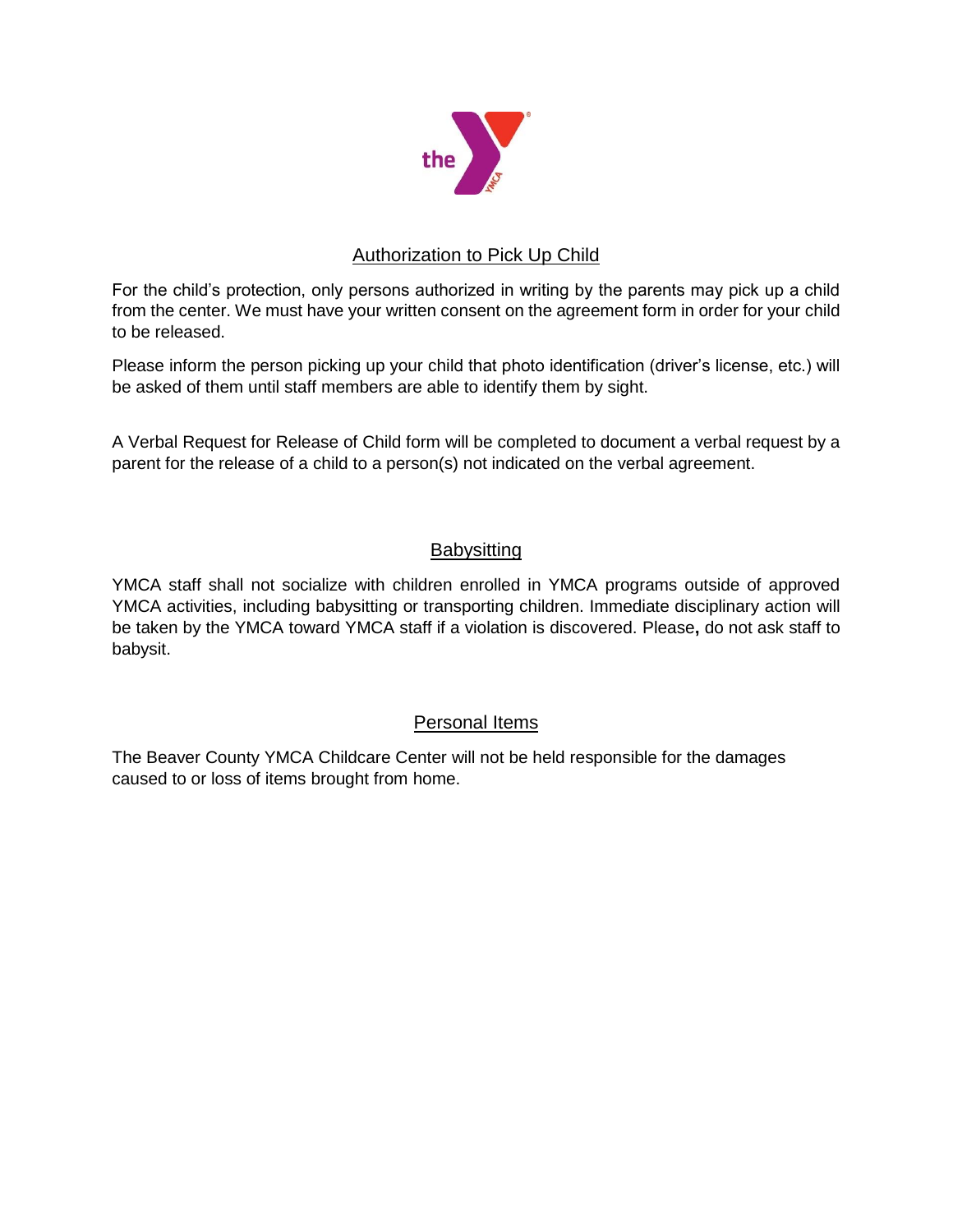

### Potty Training

It is important for parents to understand the need for all children to be potty trained.

Your adherence to this policy helps ensure a positive first school experience for your child and the other children in their class. You must agree to the following for your child to be accepted into our Preschool 4 or Pre-Kindergarten programs.

#### **Your potty-trained child …**

Will tell the teacher he/she needs to go the bathroom.

• Is able to go to the bathroom (both urinating and bowel movements) on his/her own. This includes being able to remove clothing, sitting on the toilet, wiping himself/herself), putting clothing back on, flushing the toilet, and washing and drying his/her hands.

• Is aware of the need to use the toilet without reminders from the teachers (although, teachers do make requests of children at various times of the day, for example, before or after meals, and before going out to the playground, etc.).

Will not be in diapers or pull‐ups at all, including nap time. He/she must be in regular underwear.

We do understand that accidents happen; however, we do not consider a child to be potty trained if accidents occur frequently.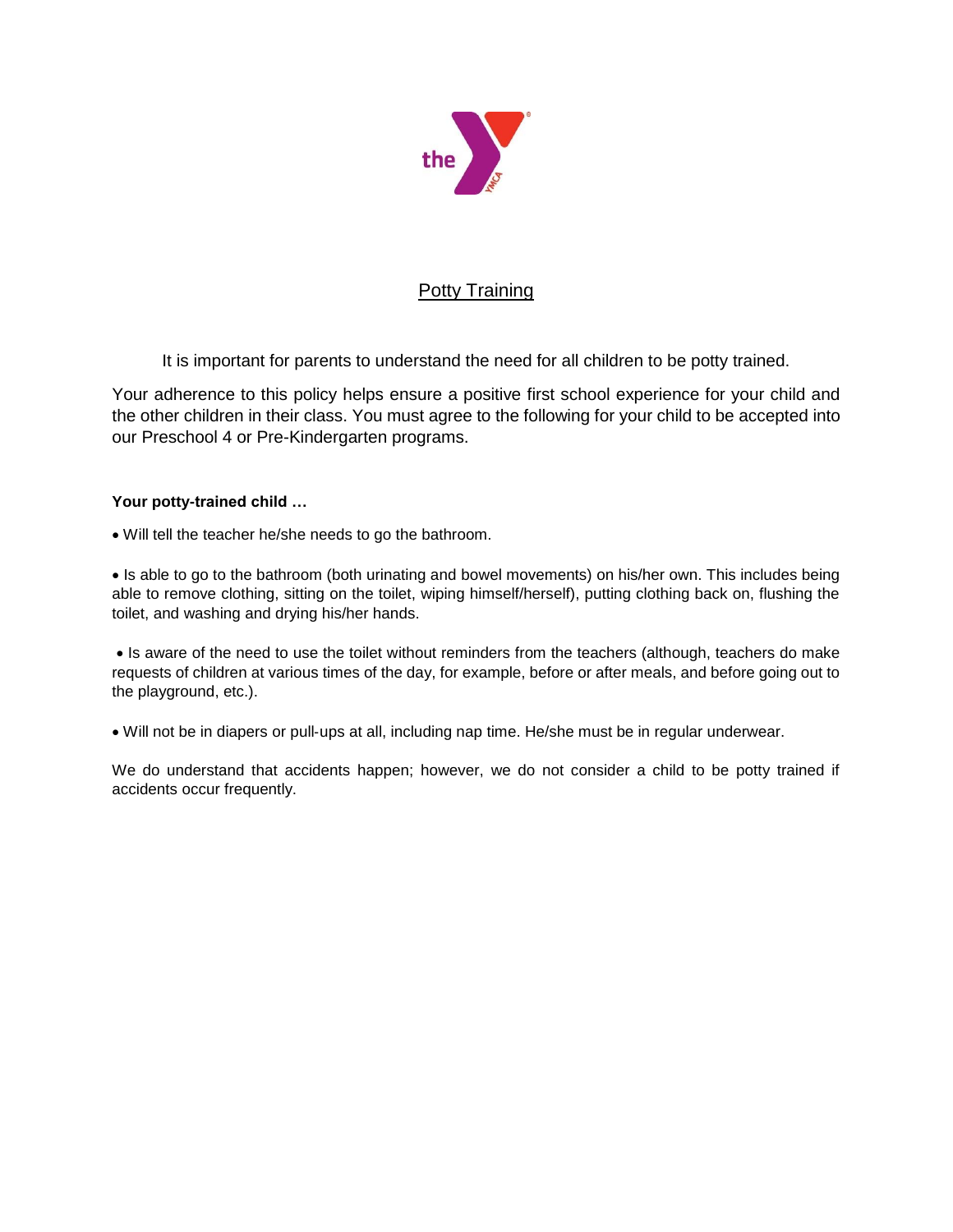

## Health Policy

**(Note: The Beaver County YMCA program uses the Caring for Our Children Website**  <https://nrckids.org/CFOC> **to establish all policies and procedures)**

- Each child enrolled in the program must have a completed health form, including immunization records, on file at the YMCA Child Care Center. If you are choosing to not vaccinate or vaccinate at a slower rate an exemption form must be submitted.
- A child who is ill will not be permitted to stay in the Child Care Center.
- Any child with an infectious or contagious virus or disease (i.e., conjunctivitis, measles, mumps, chicken pox, tuberculosis, viral flu, impetigo, etc.) shall not attend the Child Care program.
- Any child who becomes ill (including but not limited to: fever of 100.4 or higher, vomiting or diarrhea two times or that comes out of a diaper, unexplained rash, etc.) at the Child Care Center and/or is suspected of having an infectious virus or communicable disease shall be separated from the other children until a parent, guardian, or other authorized pick up person comes for them. An ill child must be picked up within an hour of notification. They may not return to the Child Care Center for a minimum of 24 hours from the time they are picked up or until the illness has been cured or diagnosed by a physician or authorized heath professional as not being infectious or contagious.
- Any child attending the Child Care Center must be able to participate in regularly scheduled activities.
- The Beaver County YMCA will only administer medication if topical or deemed lifesaving. If medication is to be given to a child, all medication (prescription only) must be in the original container. Medication is given to a Child Care Center staff member. All medications must be clearly labeled with the child's name. Prescriptions must have the pharmacy label with administration instructions printed on it, and it must contain the child's name. A medication log must be completed by the parent/guardian. Staff administering the medication will chart the dosage and the time given. The Child Care Center will maintain records of medications given.
- All medications that need to be administered twice a day must be administered at home.
- Child Care staff may refuse to admit a child to the Child Care Center if the child is suspected of having any infectious or contagious illness.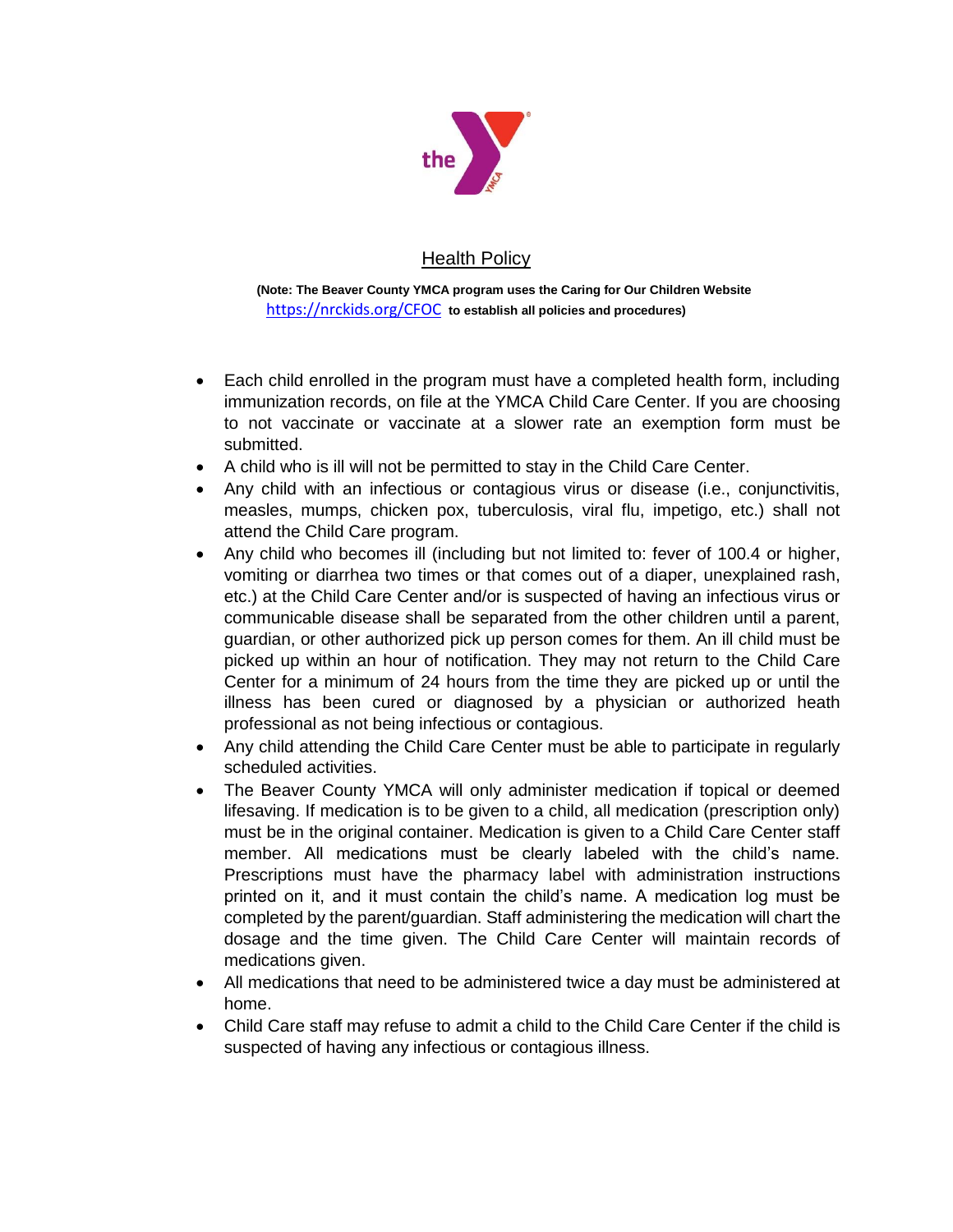

Our childcare facility follows all state mandates in regards to Covid -19 and mask wearing in our center. For the most up to date information regarding our Covid-19 procedures, please see "Parent Board" located inside of our childcare center.

## Emergency Procedures

In the event of an emergency inside of the Child Care Center, whereas there is an accident or injury to a child in care, the following procedure will be followed:

- The Child Care Director, Assistant Child Care Director, or Group Supervisor will accompany the child to an Emergency Treatment Facility with the child's file and emergency contact data.
- Office personnel or other designated staff member will make every attempt to contact the parent/guardian or other emergency contacts to inform them of the injury.
- During this time, the overstaffed areas of the Child Care Center will be called upon to adequately staff the group where the incident took place to assure compliance of ratios in this area.

In the event of an emergency outside of the Child Care Center, whereas there is an accident or injury to a child in care, the following procedures will be followed:

- The Group Supervisor who is with the child will call 911 for an ambulance transport.
- The Child Care Center will also be called. Office personnel or other designated staff member will make every attempt to contact the parent/guardian or other emergency contacts to inform them of the injury.
- An available staff person from the Child Care Center will immediately go to the outside area to supervise the group of children where the injury took place.
- The Group Supervisor will accompany the injured child to the Emergency Treatment Facility with the child's file and emergency contact data.

### Child Care Classroom Transitions

When students are ready to transition to the next classroom, a transition letter will be sent home as to when the transition will take place.

Along with the transition letter, parents will receive, a list of developmental milestones for their child and an Ages and Stages Questionnaire to be filled out by the parents and returned back for the child's file.

Once the ages and stages questionnaire has been received by the Child Care Director your child (children) will begin visiting their respective classroom for scheduled activities such as playtime, nap, and snack. This is done to encourage the child to begin feeling comfortable in their new classroom.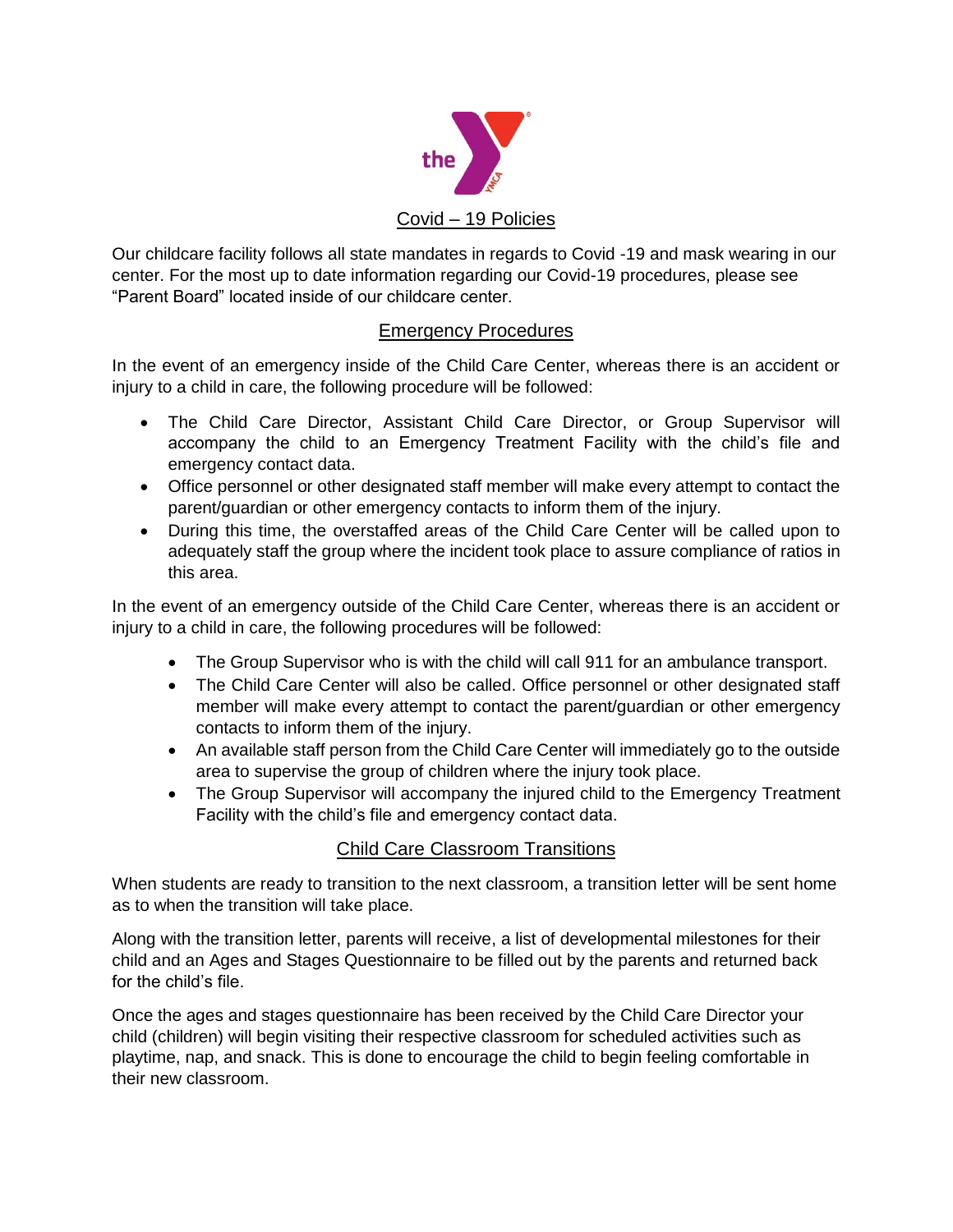

## Discipline and Behavior Management

In accordance to PA OCDELS guiding principles, the YMCA has established developmentally appropriate social-emotional and behavioral health promotion practices, and discipline and intervention procedures.

The YMCA will create a positive climate and focus on prevention; develop clear, appropriate, and consistent expectations and consequences to address disruptive student behaviors; and ensure fairness, equity, and continuous improvement.

#### The following behaviors are not acceptable:

- Verbal attacks toward other children and staff.
- Fighting with other children and staff.
- Swearing, kicking, hitting, spitting, biting, and stealing
- Destroying property belonging to the YMCA or to another child.

### If these behaviors occur the following steps will be taken:

- Three verbal warnings will be given to the child (children) involved.
- If the behavior continues after the child (children) has been given three warnings the "Thinking Spot" area will be used if needed. During this time, the child will sit and reflect for a designated time based on age level  $(2 \text{ year old} = 2 \text{ minutes})$ , once the designated time passes the child (when ready) and the teacher will talk with the child and return the child to the group.
- If behaviors occur three or more times in the same day, the child (children) family will be called and child will be sent home.

If the child's behavior doesn't improve or worsens harmful to others and/or them self, the YMCA Child Care Staff will take the following steps:

- 1. Document all situations and types of behavior involving the child for two weeks, alerting the parent either by phone or in person each time a situation occurs.
- 2. The Child Care Director will schedule a meeting with the parent(s) and the classroom teacher to discuss behaviors and to create a behavior modification plan.
- 3. A behavior modification plan will be used to encourage the child to improve the behavior.

Once the behavior modification plan has been implemented,

4. If no improvement is seen in behavior after four weeks, the center reserves the right to terminate care of the child (children)

These practices and procedures are clearly communicated to all staff, families, and community partners, and implemented consistently and without bias or discrimination.

The Beaver County YMCA reserves the right to terminate care if behavior is deemed unsafe.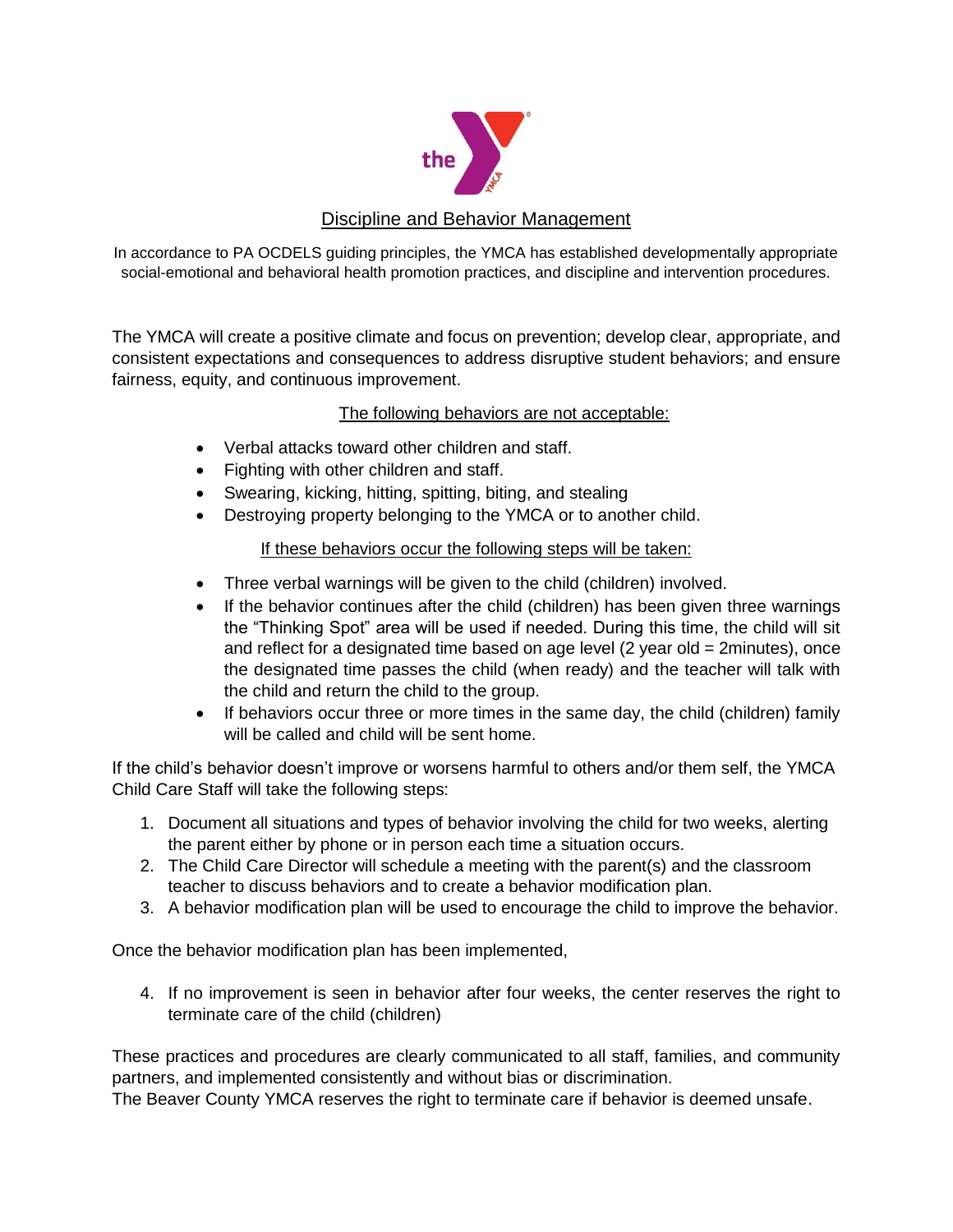

# Daycare Preparation

## What to Bring

Please label **ALL ITEMS** brought from home with your child's name or initials.

Children will need to bring a lunch with a drink each day. Upon arrival, please give your child's lunch to a staff member in your child's room so it may be refrigerated from time of arrival until lunch time.

A microwave is available to the staff in each room for heating children's food. Lunches need to be brought daily.

#### **Infants:**

- Formula or breastmilk already prepared in bottles
- All food with the exception of infant cereal and afternoon snack once child is 6 months old
- Extra clothes
- Diapers, wipes, and diaper cream
- Pacifier (if used)

#### **Younger Toddlers:**

- Lunch
- 2 Sippy Cups (1 for Milk and 1 for Water)
- Extra clothing
- Diapers, wipes, and diaper cream

#### **Older Toddlers:**

- $\bullet$  Lunch
- Water Bottle
- Extra clothing
- Diapers and wipes

#### **Preschool 3, Preschool 4, and Pre-Kindergarten**

- $\bullet$  Lunch
- Water Bottle
- Extra clothing
- Diapers, wipes, and diaper cream (if needed)
- FRIDAY ONLY Swimsuit, towel, and swim diaper if not potty-trained